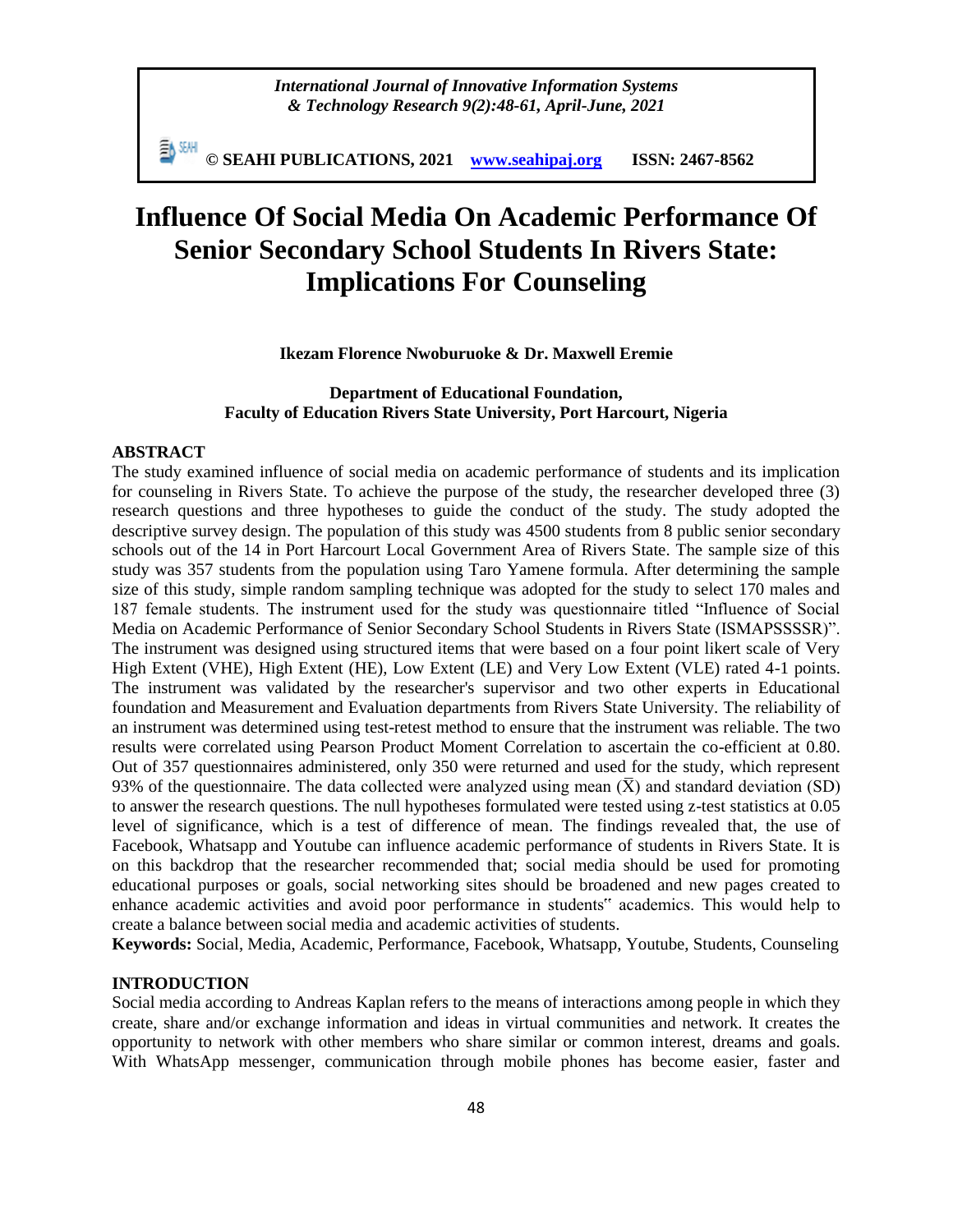cheaper. It is less expensive as compared to the normal phone messaging. An individual can chat with friends and family overseas through WhatsApp without having to incur global SMS charges.

According to Asemah & Edegoh (2012), these sites are used by most people to interact with old and new friends, physical or internet friends. The world has been changed rapidly by the evolution of internet technology; this has resulted into the use of technology as the best medium to explore the wide area of knowledge. The evolution of internet technology has led to its use as the best medium for communication. Whereby, two-third of the world's internet population visits social networking or blogging sites, thus serving as a communication and connection tool. The advancement in technology and communication leads to a considerable improvement in social networking such as Facebook used to keep in touch or share information with other individuals. According to Zuckerberg, by giving people the control over whole site, we're making the world more transparent. Making the world get connected is the ultimate goal behind Facebook. Facebook is an online directory that connects people through social networks in secondary schools and universities.

Academic performance plays an important role in the life of a student as it determines his or her placement in the academic institutions or job. Due to this, many parents, teachers, guardians, students and well wishers are concerned with the ways their students can enhance their academic performance. The emphasis on academic performance which is also prevalent worldwide has encouraged many studies about the conditions promoting it. The role of academic performance as one of the predictors of students' success and also in the aspect of academic placement in schools to higher institutions as well as the level of employability in individual's career is inevitable (Osharive, 2015). Academic performance, which is measured by the examination results, is one of the major goals of a school. Schools are established with the aim of imparting knowledge and skills to those who go through them and behind all this is the idea of enhancing good academic performance. Academic performance or achievement is the outcome of education, the extent to which a student, teacher or institution has achieved their educational goals.

Academic performance is commonly measured by examinations or continuous assessment but there is no general agreement on how it is best tested or which aspects are most important, procedural knowledge such as skills or declarative knowledge such as facts (Raymond & Afua, 2016; Santoveña-Casal, 2019; Stacy, 2018; Tarek & Yasmin, 2015). In today's world where technology is increasingly invading all economic sectors inclusive of education, students are seen exposed to smart phones and computers. They spend time on the internet making use of social media applications accompanying these smart phones and computers. Thus, there might be an influence between the use of social media and academic performance, bearing in mind that social media bridges the wall of distance between two or more persons. Online social networking sites focus on building and reflecting social associations among people who share interests and or activities. With so many social networking sites displayed on the internet, students do chat online with friends, families, teachers, etc to keep social interaction going.

Mayfield in Joseph (2017) pointed out that one can best understand social media as a group of new online media which enables wider participation (contributing information or content and giving feedback), openness (almost no barrier accessing and making use of information), conversational (two-way communication), community (bonding and sharing of common interests), and connectedness (linking other online tools or services/resources). In Publication No. 2010-03- E of the Library of Parliament, Canada, social media as a term was referred to as the wide-range of online and mobile services that allows users to be involved in online information exchanges and contributions of user-generated content within the scope of community-based interests. The above source asserted that social media include blogs, wikis, social bookmarking websites, media sharing websites and, particularly, social networking websites. Interaction and sharing of contents using a social media is been facilitated by the internet. Social media are usually on a large scale membership and comprise of the social interactions (students' social pages) taking place using website services, online tools and the content (media) that are created and shared (Naheed & Tasawar, 2014; Abbate, 2017).

In the 21st century, the use of the Internet (including the use of social media) has globally become an integral part of students' daily lives (Sorensen, Ponas, Hayikhani & Hayar, 2014). Beyond the common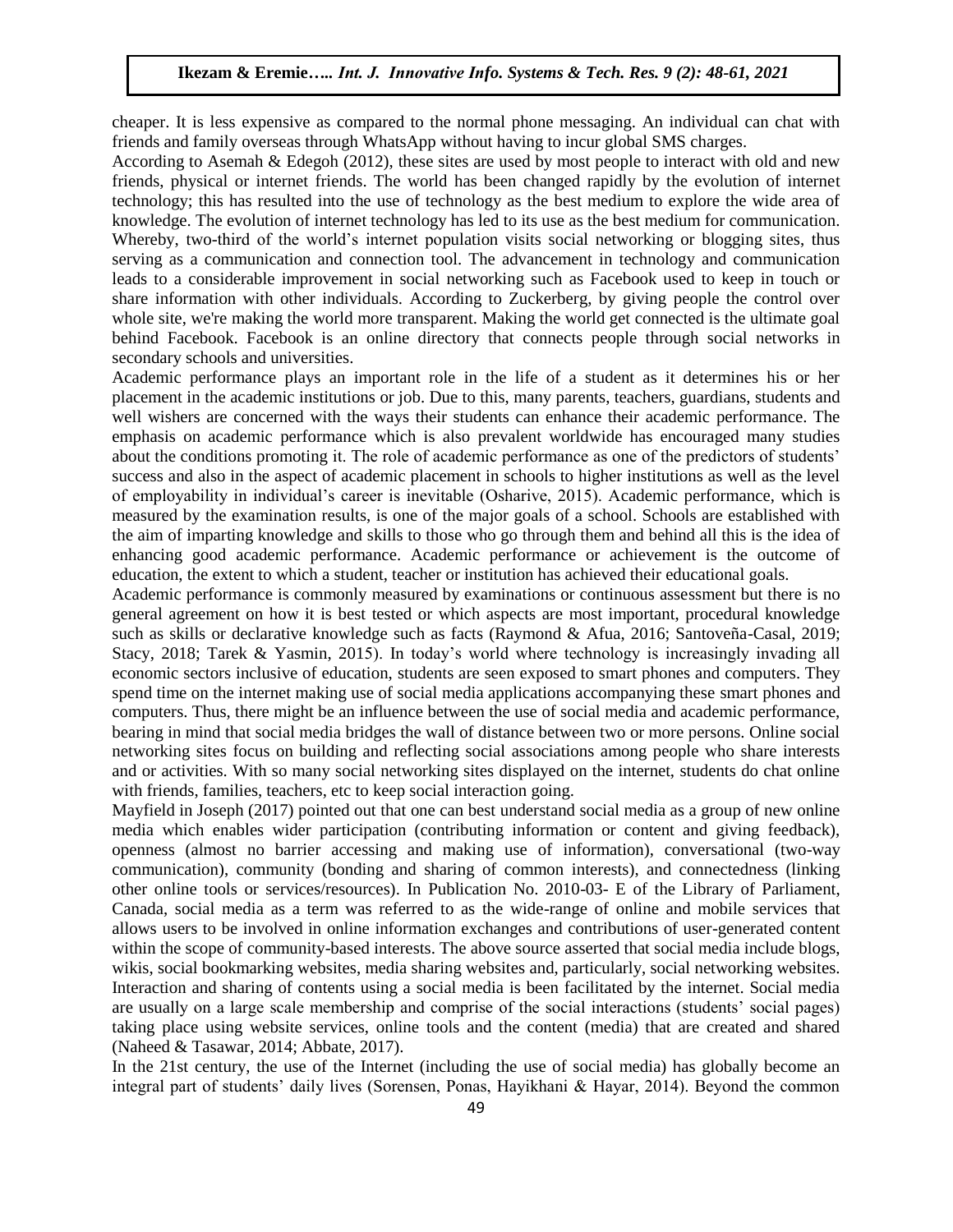sense awareness of this global situation, different research findings which support the statement have been found available. For instance, it was reported that Internet users across the United States of America continue to spend more time on social media than on any other category of websites to the extent that the total time used on social media reached 121 billion minutes in July, 2012 from 88 billion minutes in July 2011 (The Nielsen Company, 2012). Increased usage of social media is a global phenomenon. With the continuous improvements in information and communication technologies and increasing possibilities for ubiquitous internet connectivity, more freedom is anticipated for using social media whenever and wherever one wants.

Educationally, relating to freedom, and as indicated by The Nielsen Company (2012), social media platforms such as Whatsapp, MySpace, Twitter, LinkedIn, Facebook, Mebo, Email, Youtube, Instagram, Tiktok, Blogs, Email, and others continue to alter the way in which students access, generate, share and use information. With the possibility for more freedom (i.e. of connectivity and access) regarding networking online anywhere and at any time, it is not difficult to note that social media use will remain a regular aspect of students' everyday life. Social media use is already pervasive in all contexts, but many implications of the specific use of social media in the lives of specific sets of users such as students are not adequately conspicuous and they may not be until focused research efforts (such as this) are made to expose them.

#### **Statement of the Problem**

Students' academic performance has experience some drastic shrinkage, as a result of poor classroom participation, low grades in internal and external examinations. It appears students are addicted to social media platforms such as Facebook, Twitter, Whatsapp, Instagram, Tiktok, MySpace, LinkedIn, Mebo, Email, Youtube, Zoom, Blogs, etc and this becomes a problem that has resulted to their poor performance. Students use most of their time in chatting on issues unrelated to their studies. Students seemingly don't pay attention to the lecturers during lecturing hours, as they chat and observe other social media activities. Students don't concentrate to their lectures during teaching-learning hours. Some phones of students who are caught chatting or using social media during lecturing are being fined or ceased temporary or permanently by their lecturer. Students spend more time chatting online at the expense of their classes and academic assignments. Students are being less interested in their academic obligations. There appears to be a dearth of empirical studies on how social media usage influence academic performance of senior secondary school students in Rivers State. Thus, there is need to empirically close the gap by examining if the influence of social media on academic performance of senior secondary school students in Rivers State.

#### **Purpose of Study**

The purpose of this study is to investigate the Influence of Social Media on Academic Performance of Senior Secondary School Students in Rivers State: Implementations for counselling. The specific objectives of the study are to:

- 1. Determine the influence of Facebook on academic performance of senior secondary school students in Rivers State.
- 2. Determine the influence of Whatsapp on academic performance of senior secondary school students in Rivers State.
- 3. Ascertain the influence of Youtube on academic performance of senior secondary school students in Rivers State.

## **Research Questions**

- 1. To what extent does Facebook influence academic performance of senior secondary school students in Rivers State?
- 2. To what extent does Whatsapp influence academic performance of senior secondary school students in Rivers State?
- 3. To what extent does Youtube influence academic performance of senior secondary school students in Rivers State?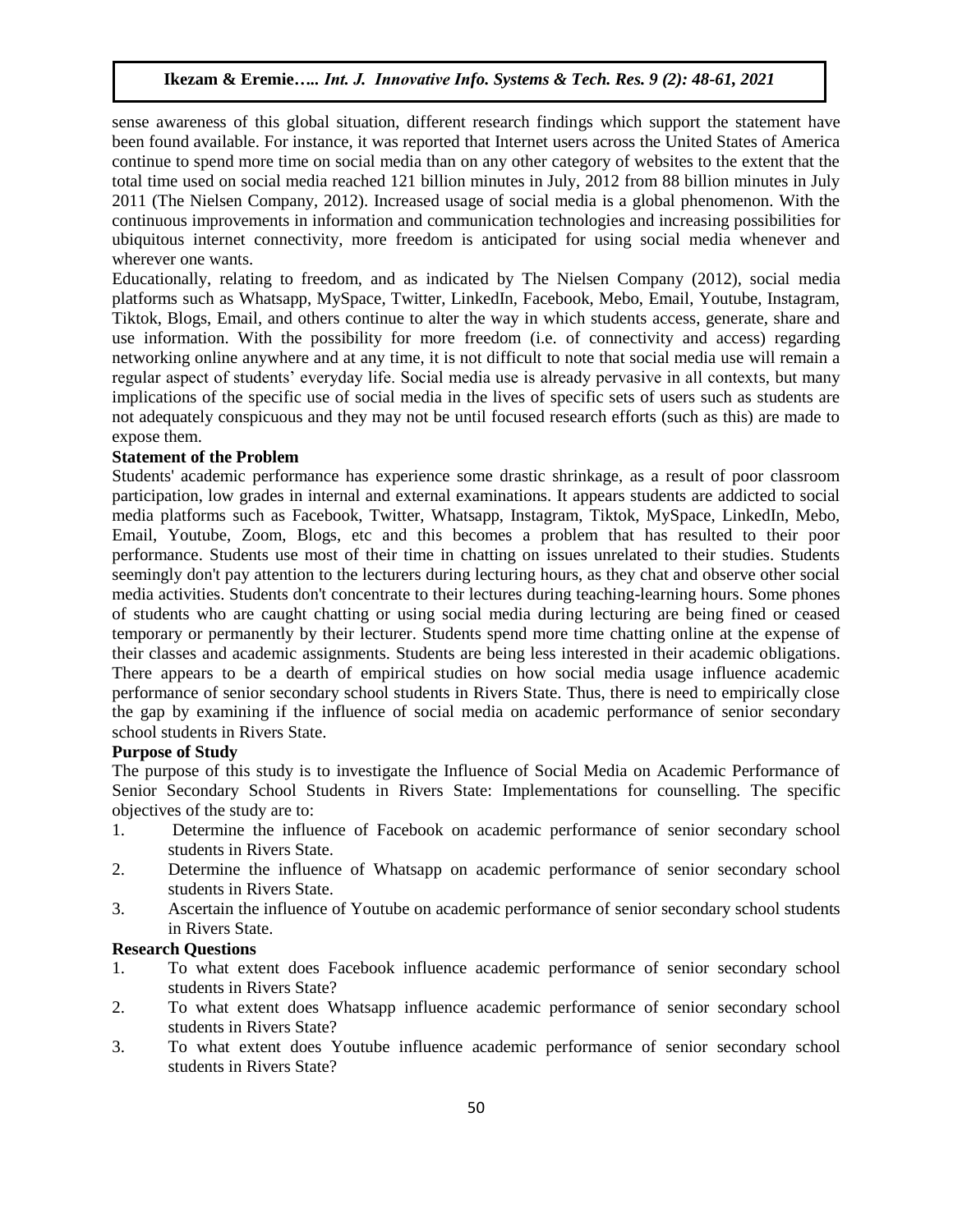#### **Null Hypotheses**

The following null hypotheses were used for the study and tested at 0.05 significant level.

- H01: There is no significant difference in the mean responses of male and female students on the extent Facebook influences academic performance of senior secondary school students in Rivers State.
- $H_0$ : There is no significant difference in the mean responses of male and female students on the extent Whatsapp influences academic performance of senior secondary school students in Rivers State.
- H03: There is no significant difference in the mean responses of male and female students on the extent Whatsapp influences academic performance of senior secondary school students in Rivers State.

## **REVIEW OF RELATED LITERATURE**

#### **Concept of Social Media**

The term Social media is defined as the application that allows users to converse and interact with each other; to create, edit and share new forms of textual, visual and audio content, and to categorize, label and recommend existing forms of content (Selwyn 2012). As regards the intentions of social media usage, Oye, Adam, and Zairah, (2012) in their study with Malaysian students using social networking site and its influence on their academic performance showed that social networking sites usage for only social and non-academic needs have an adverse effect on academic performance. Social media can also be defined as forms of electronic communication through which users interact among people in which they create, freely share, exchange and discuss information, ideas, personal messages, and other content about each other and their lives using a multimedia mix of personal words, pictures, videos and audio, utilizing online platforms while they are connected to the internet (Mingle & Adams, 2015). A research by Lau (2017) using students in Hong Kong examined the use of social media and social multitasking and their effects on academic performance. He asserted that the use of social media for academic purposes was not a significant predictor of academic performance. Whereas the use of social media for nonacademic purposes adversely predicts academic performance. Ravizza, Hambrick, and Fenn (2014) reported that the use of the internet including social media for non-academic purposes by university students in the classroom was adversely associated with classroom learning and performance.

## **Student Academic Performance**

Academic performance is the measurement of student achievement across various academic subjects. Teachers and education officials typically measure achievement using classroom performance, graduation rates and results from standardized tests (Ballotpedia, 2020). According to Wikipedia (2013), academic performance is the outcome of education; it is the extent to which a student, teacher or institution has achieved their educational goals.

Academic performance also means the knowledge and skills that students have mastered in a subject or a course. It's basically a measure of how well students have performed in the various assessment items set for them based on some educational criteria determined by professional educators (Yunlok, 2014). Thus performance is characterized by performance on tests associated with coursework and the performance of students on other types of examinations (Amasuomo, 2014). Various studies have been carried out on the factors that affect students' academic performance or achievement in schools, colleges and universities. Some of the factors identified and reported to have affected the academic performance of students in these different settings are: student effort, previous or prior educational performance, self-motivation, the social-economic status of the students' parents, the students' age, number of hours of study per day, admission points, different entry qualifications, tuition trends and the students' area of residence (rural or urban) (Farooq, Chaudry, Shafiq & Berhanu, 2011; Ali, Haider, Munir, Khan & Ahmed, 2013).

Student performance is measured using grade point average (GPA), high school graduation rate, annual standardized tests and college entrance exams. A student's GPA is typically measured on a scale of zero to four with higher GPAs representing higher grades in the classroom. Graduation rates are collected by state and federal education officials as a baseline measurement of secondary education performance.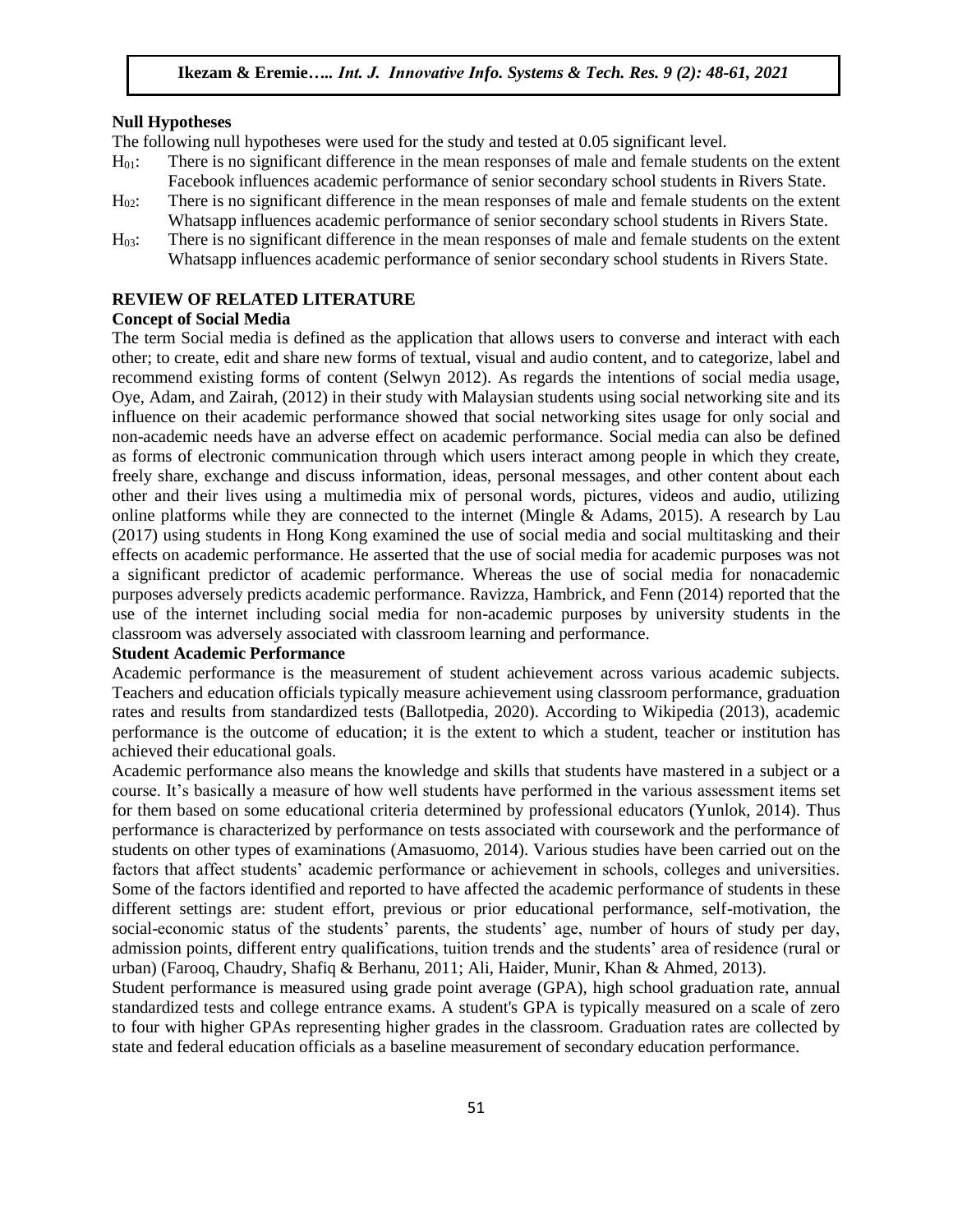#### **Social Media and Academic Performance**

The social media engages students and have to be examined as entrepreneurs of understanding. The medium of internet is marketing with increase in its programs. The interactive character of online conditions has extended with social networking. Hooking up through social networking began as being a niche activity, though time it's a phenomenon. The web sites are employed in many ways like developing metropolitan areas, speaking, blogging etc. Additionally different institutions even nowadays are developing groups on several Websites (Saba in Osharive 2015). Social media has a positive influence on education, helping students improve their academic performance. From helping students complete their assignments, get to grips with intricate educational concepts, prepare for quizzes and exams, to improving their practical skills and finding the right career opportunities, social media is playing a vital role in helping students stay on top of their studies. The use of social media channels like Facebook, Twitter, Instagram, YouTube is highly beneficial for students as these channels allow them to stay up-to-date with the latest happening in their fields and, unearth cutting-edge researches [\(www.windsor.edu;](http://www.windsor.edu/) Yunlok, 2014)

Mixed results have been found in regard to social networking site use in educational settings. Some studies have reported significant evidence concerning the negative relationship between social media and academic performance (Karpinski, Kirschner, Ozer, Mellott, & Ochwo, 2013). Paul, Baker, and Cochran (2012) found that devoting time to social networking sites has a negative impact on academic performance. According to other studies, this negative impact mainly occurs when social networking sites are used in the classroom because multitasking diminishes performance and when the students involved are in their first year of university (Krasilnikov  $&$  Smirnova, 2017). It seems that students who use social media spend less time studying, with an adverse effect on outcomes. Furthermore, some have suggested that social networking sites offer added value in educational settings, facilitating assimilation of this new knowledge on teaching practice and new educational methodologies and theories, and thus creating the conditions necessary for developing new methodologies. The main benefits that social media offer in educational settings stem from their value as a tool for information exchange and as a means of socialization and communication (Santoveña-Casal, 2019).

## **Facebook on Academic Performance of Students**

Facebook is one of most popularly used social networking software among students today and there are vast opportunities for teachers and students in using social software for teaching and learning. Created in February 2004 by Mark Zuckerberg, Dustin Moskovitz and Chris Hughes as a site for Harvard students only, Facebook has expanded and today a lot of people especially students are on facebook (Kietzmannn, 2012). Today, facebook has extended to high school networks, work networks, later, and, eventually, to Internet users in general. Like most social network sites, facebook provides a formatted web page into which each user can enter personal information, including gender, birthday, hometown, political and religious views, e-mail and physical addresses, relationship status, activities, interests, favorite music and movies, educational background and a main personal picture. After completing their profile, users are prompted to identify others with whom they have a relationship, either by searching for registered users of facebook or by requesting their contacts to join facebook (usually by e-mail). "Once someone is accepted as a "friend," not only the two users' personal profile but also their entire social networks are disclosed to each other" (Naheed & Tasawar, 2014; Hardi, et al 2017; Hamdi, 2010). This allows each user to navigate networks by clicking on "friends profiles, so that one's social network soars speedily through persons and establishments This feature is the backbone of facebook which attracts millions of users around the world.

#### **Whatsapp on Academic Performance of Students**

The Whatsapp is a social media application where audio and audio-visual messages are conveyed between communicants. It is an instantaneous messaging application for smartphones and computers. Whatsapp as a social networking enables users to share text messages, videos, images, and audio messages via Internet connection. It is superior to SMS messaging, which can be very costly when used in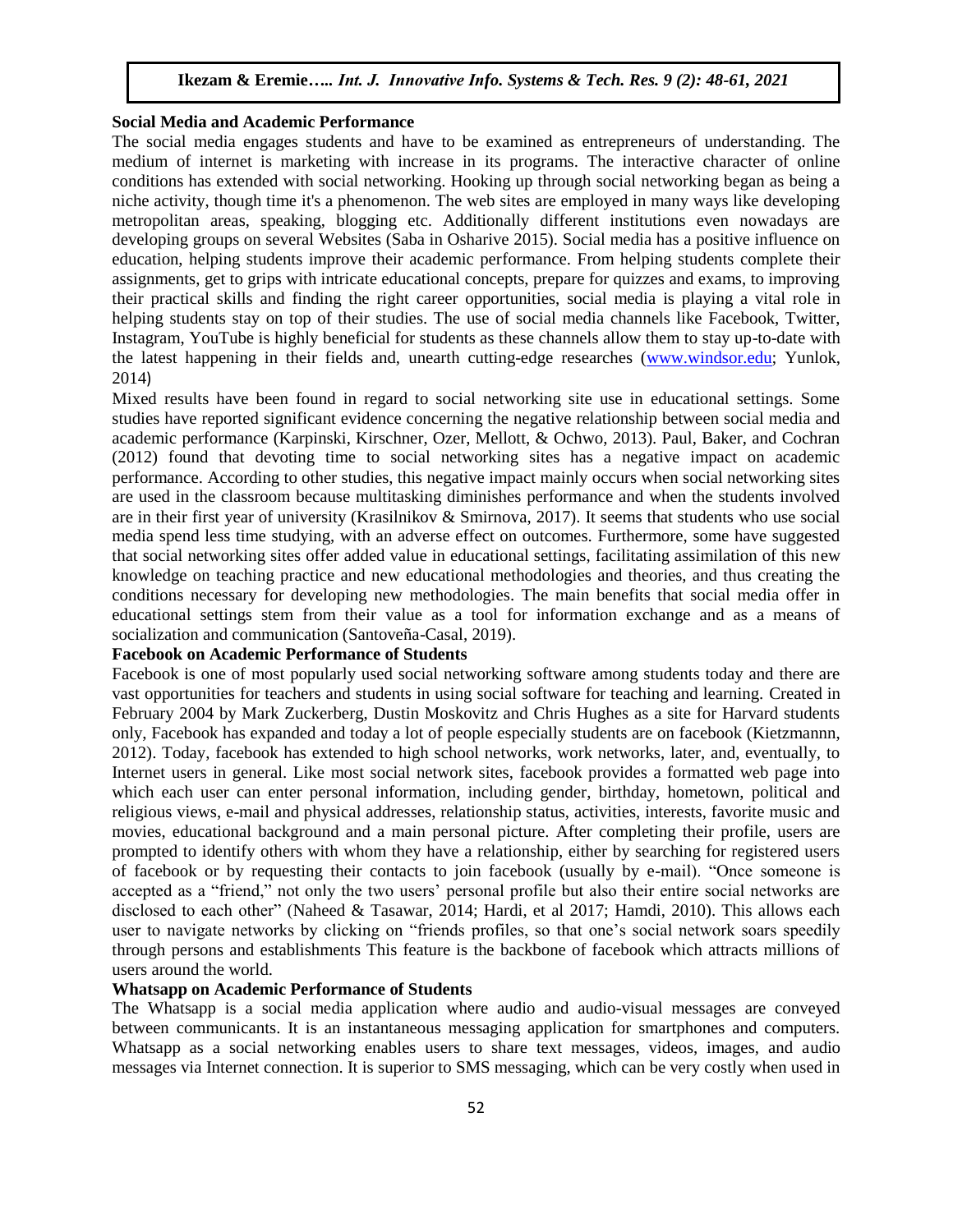foreign countries due to roaming charges; WhatsApp, in contrast, relies on the active Wi-Fi network (Ravizza, Hambrick & Fenn, 2014; Flynn, 2011). WhatsApp is a social network that allows people to access a great deal of information rapidly. The simple operation scheme makes the program accessible to a variety of people of different ages and back-grounds. WhatsApp facilitates interaction with anyone who has a Smartphone, with active internet connection, and has this application installed in the device. A special feature of Whatsapp as a social networking platform is the option to create group and to communicate within its boundaries. The person who created the group becomes the group administrator which enable him to add, erase and control membership. In the case of group chat, Aside from this, all of the participants in the group enjoy equal rights. The software makes it possible for members to receive a notification for each message sent or, alternatively, to mute the in-coming alerts for the duration of 8 hours, a day, or a whole week. The use of WhatsApp as a social networking application enhances online collaboration and cooperation between online students connected from school or home in a blended mobile lecture and has the following educational value (Chenail, 2014).

# **YouTube on Academic Performance of Students**

The YouTube is an American online video-sharing platform. YouTube allows users to upload, view, rate, share, add to playlists, report, comment on videos, and subscribe to other users. It offers a wide variety of user-generated and corporate media videos. Available content includes video clips, TV show clips, music videos, short and documentary films, audio recordings, movie trailers, live streams, and other content such as video blogging, short original videos, and educational videos. Most content on YouTube is uploaded by individuals, but media corporations including CBS, the BBC, Vevo, and Hulu offer some of their material via YouTube as part of the YouTube partnership program. Unregistered users can only watch (but not upload) videos on the site, while registered users are also permitted to upload an unlimited number of videos and add comments to videos (Fisher &Taub, 2019; Jidenma, 2011; Haselton & Salinas, 2019).

#### **Problems Associated With the Use of Social Media on Academic Performance**

Recently, there has arisen a debate on the adverse impact of social media usage on people, particularly adolescents and student communities across the world. In this respect, digital media and social media networking sites have received criticism, and there are many perspectives regarding the effect of social media in the context of Pakistani students. The popularity of social media applications and social networking sites has increased precipitously during the last decade (Malita, 2011). Typically, the reason for this rapid increase is that teenagers and college and university students are using social media applications to gain global access. These social media sites, such as Facebook and Twitter, are becoming the craze in our society for everyone these days (Stathopoulou Siamagka & Christodoulides, 2010). Today, students are relying increasingly on information and data that is easily accessible on social networking sites and the internet. This is the reason why students' learning skills and research capabilities are decreasing in certain situations, as their engagement with these sites reduces their focus, which causes them to dedicate less time to their studies and results in a decline in their poor academic performance manifesting in the form of low grades, failure in assignment and class test, etc. (Hoffmann & Bublitz, 2017). Typically, as students spend more time on social media, they spend less time socializing face to face or in person with other people, and these habits reduce their communication skills. The wasting of students' time on social media may also cause them to miss deadlines on occasion. As a result, students might not be able to communicate and socialize effectively in person, and it is well known that strong communication skills are a key to success. Moreover, excessive social media use affects students' mental and physical health.

The adverse effects of these social media networking sites outweigh the positive ones. Thus, these sites have caused potential harm to society. Students become victims of social networks more often than anyone else. This may be because social media is an attractive way for students to avoid boredom while they are studying or searching their course material online, diverting their attention from their work (Bozoglan, 2017). Social media platforms have also been criticized for revealing and fueling negativity,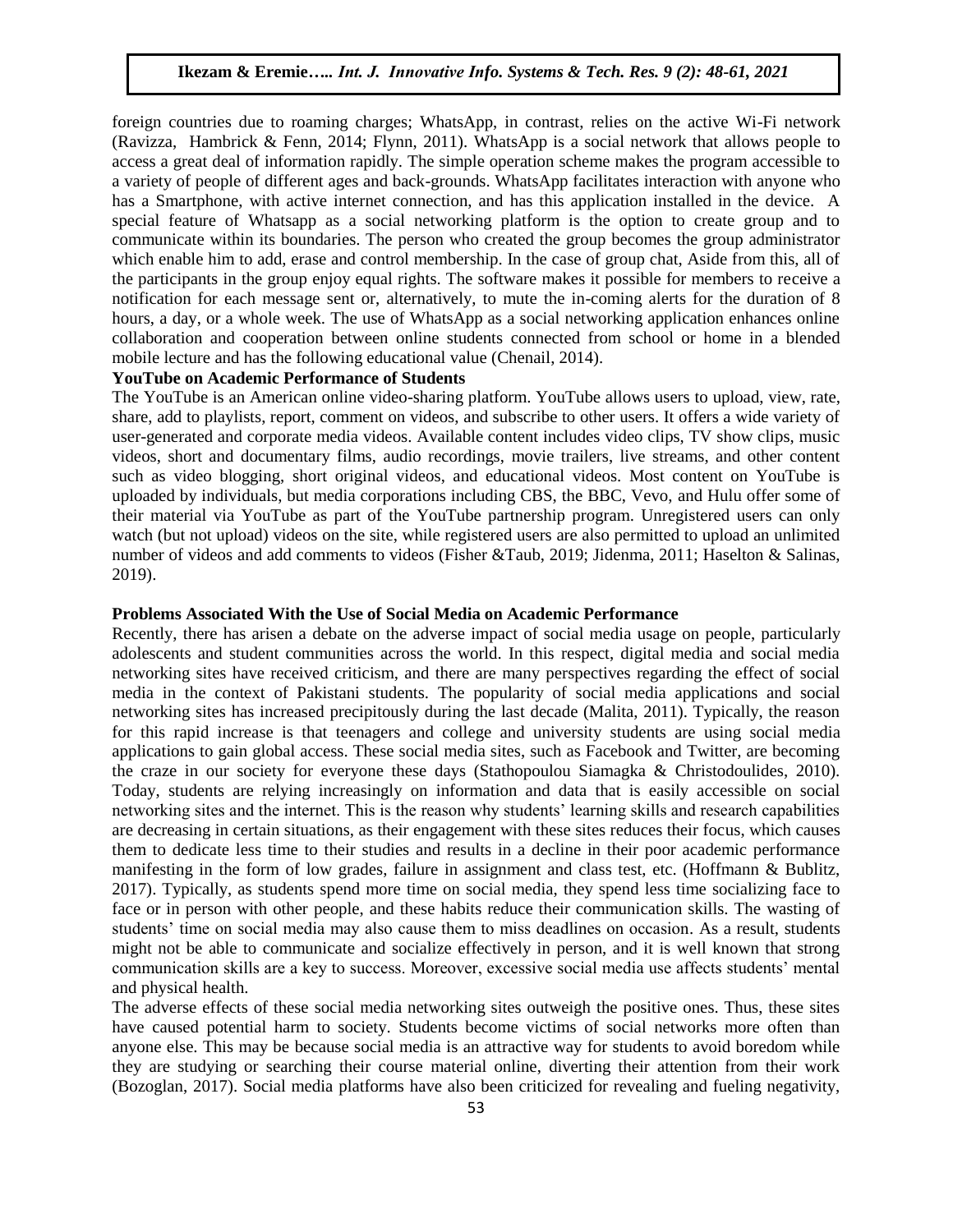which has a net-negative effect on students. For instance, the following social media platforms have been ranked from the most to the least negative based on user evaluations: Twitter, Facebook, Snapchat, and Instagram. Users have described Instagram, in particular, as having a negative effect on people by causing stress and tension on individuals' bodies. According to Steven Strogatz of Cornell University, online networking can make it more difficult for people to identify meaningful communication from other diverse interactions or connections created via web-based social networks (Bozoglan, 2017). Such a reduction in the number of significant connections may intimidate individuals, making them fear the development of important interactions and communication.

#### **Implications for Counseling**

Counseling can play a major role in curtailing the negative influence of social media networks on Students' academic performance. Makinde (2007) (as cited in Shaterloo & Ghasem, 2011) defined guidance and counseling as an interaction process co- joining the counselee, who is vulnerable and who needs assistance and the counselor who is trained and educated to give this assistance, the goal is to help the counselee learn to deal more effectively with himself and the reality of his environment. The reality of every University students" environment is to study hard to achieve good grades but when social media networks begin to pose distractions for them they tend to live in a lie instead of their reality. School counselors provide counseling programs in three domains: academic, career and personal/social. Their services and programs helps students" resolve emotional, social or behavioral problems and help them develop a clearer focus or sense of direction (Shaterloo & Ghasem, 2011). A students" addiction to social media can be termed a behavioral problem which falls under the personal/social counseling intervention programs organized by the school counselor. Counselors can assist students facing social media addiction problem by organizing individual counseling program as he/she meets face to face with these students to assist them in their personal difficulty. The group counseling programs can also take place whereby all students facing a common challenge meet with the counselor to interact and be assisted. Group counseling enables a student discover that his/her problem is not peculiar to him/her alone; it also helps to build their self-confidence. When a student successfully go through these counseling intervention programs there tend to be a change in behavioral patterns which would be of great benefit to the student in his/her academic performance.

# **METHODOLOGY**

**Design of the Study:** The study adopted the descriptive survey design which is suitable in collecting data from a large sample drawn from a large population. The design was adopted because it requires the researcher to establish the difference between Influence of Social Media (independent variable) on Academic Performance of Senior Secondary School Students (dependent variable).

**Area of the Study**: The study was carried out in public senior secondary schools in Port Harcourt Local Government Area of Rivers State.

**Population of the Study:** The population of this study was 4500 students from 8 public senior secondary schools out of the 14 in Port Harcourt Local Government Area of Rivers State.

**Sample and Sampling Techniques**: The sample size of this study was 357 students from the population using Taro Yamene formula. After determining the sample size of this study, simple random sampling technique was adopted for the study to select 170 males and 187 female students. The researcher used this technique to ensure that each member of the target population has equal and independent chance of being chosen as respondent for the study.

**Research Instrument:** The major research instrument used for the study was questionnaire titled "Influence of Social Media on Academic Performance of Senior Secondary School Students in Rivers State (ISMAPSSSSR)". The instrument was designed using structured items that were based on a four point likert scale of Very High Extent (VHE), High Extent (HE), Low Extent (LE) and VERY Low Extent (VLE) rated 4-1 points.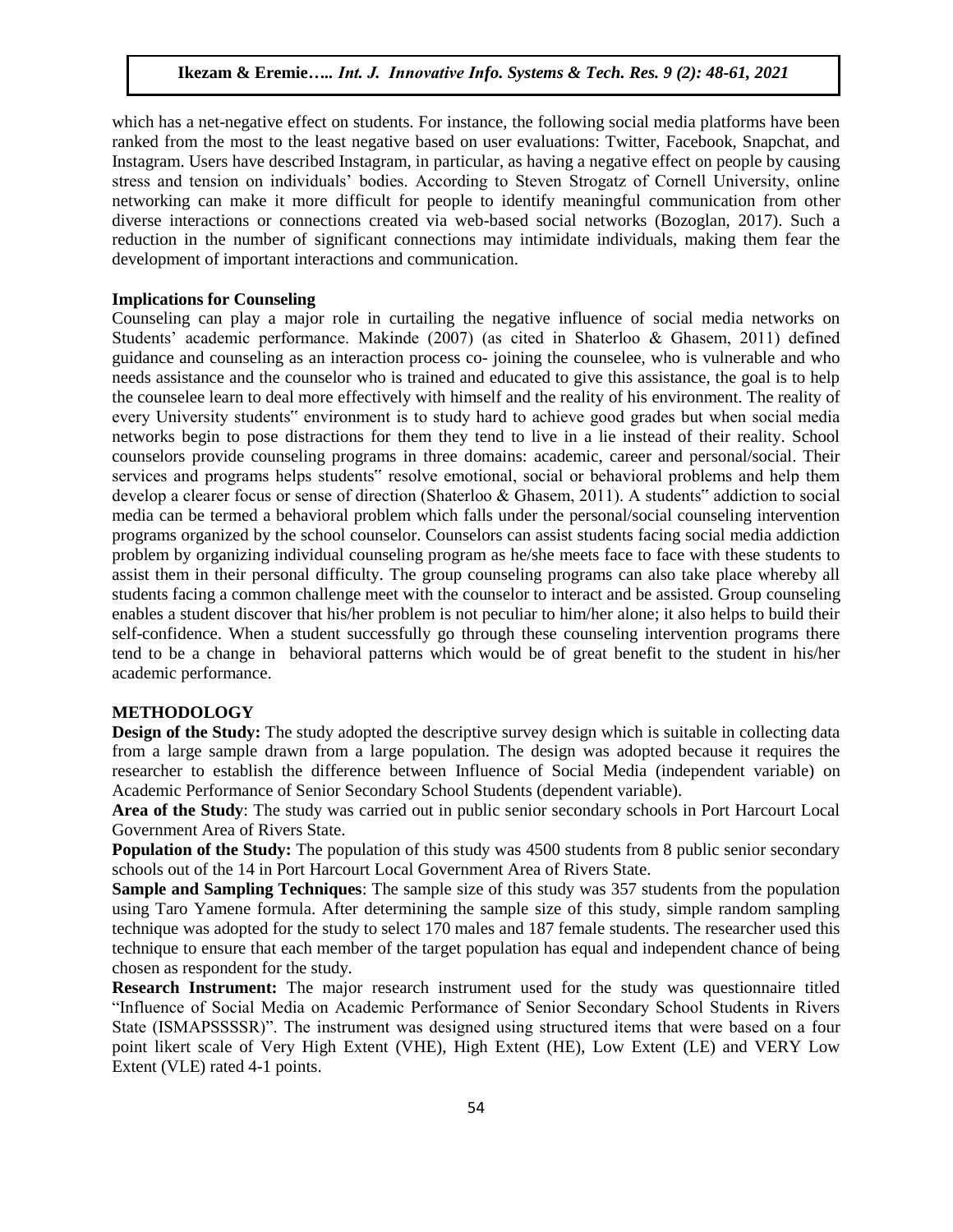**Validity of the Instrument:** The instrument was validated by the researcher's supervisor and two other experts in Educational foundation and Measurement and Evaluation departments from Rivers State University. Their comments and suggestions were incorporated in the final draft of the questionnaire. This was done to ensure that the instrument was in line with the purpose of the study.

**Reliability of Instrument:** The reliability of an instrument was determined using test-retest method to ensure that the instrument was reliable. The instrument was administered to respondents in secondary schools outside Rivers State, who will not be part of the study. After two weeks of administering the first test, the same copies of questionnaire were re-administered to the same set of respondents.The two results were correlated using Pearson Product Moment Correlation to ascertain the co-efficient at 0.80.

**Administration of Instrument:** The researcher alongside two research assistants administered 357 questionnaires across the selected senior secondary schools under study within a time interval of two weeks. Out of 357 questionnaires administered, only 350 were returned and used for the study, which represent 93% of the questionnaire.

**Method of Data Analysis:** The data collected were analyzed using mean  $(\bar{X})$  and standard deviation (SD) to answer the research questions. The criterion mean used in scoring the instrument was 2.50 which signify 'High Extent' to the item, as items below 2.50 will denote 'Low Extent'. The null hypotheses formulated were tested using z-test statistics at 0.05 level of significance, which is a test of difference of mean.

#### **RESULTS**

**Research Question 1**: *To what extent does Facebook influence academic performance of senior secondary school students in Rivers State?*

**Table 1: Summary of mean and standard deviation on the extent Facebook influence academic performance of senior secondary school students (N= 170 and 180).**

| <b>SN</b> | <b>ITEMS</b>                                                                                                                     | Male<br>$\bar{\mathbf{X}}$ | <b>SD</b> | <b>Female</b><br>$\bar{\mathbf{X}}$ | <b>SD</b> | <b>Decision</b>    |
|-----------|----------------------------------------------------------------------------------------------------------------------------------|----------------------------|-----------|-------------------------------------|-----------|--------------------|
| 1.        | Chatting with other students through<br>the use of Facebook has helped to<br>Students"<br>academic<br>the<br>improve<br>ability. | 2.65                       | 0.02      | 2.88                                | 0.03      | High extent        |
| 2.        | Use of Facebook has helped me<br>in sharing information, ideas<br>and<br>opinion with my friends.                                | 2.63                       | 0.02      | 2.67                                | 0.02      | High extent        |
| 3.        | friends and students are<br>People,<br>involved now in social interaction as a<br>result of use of Facebook application.         | 2.81                       | 0.01      | 2.75                                | 0.01      | High extent        |
| 4.        | It distracts my studies.                                                                                                         | 2.79                       | 0.02      | 2.68                                | 0.01      | High extent        |
|           | Grand mean $\bar{X}$                                                                                                             | 2.72                       | 0.02      | 2.75                                | 0.02      | <b>High extent</b> |

Table 1 indicated that items 1, 2, 3 and 4 with varying mean and standard deviation scores above 2.50. The grand means of 2.72 and 2.75 with SD of 0.02 and 0.02 is an indication that Facebook influence academic performance of senior secondary school students in Rivers State.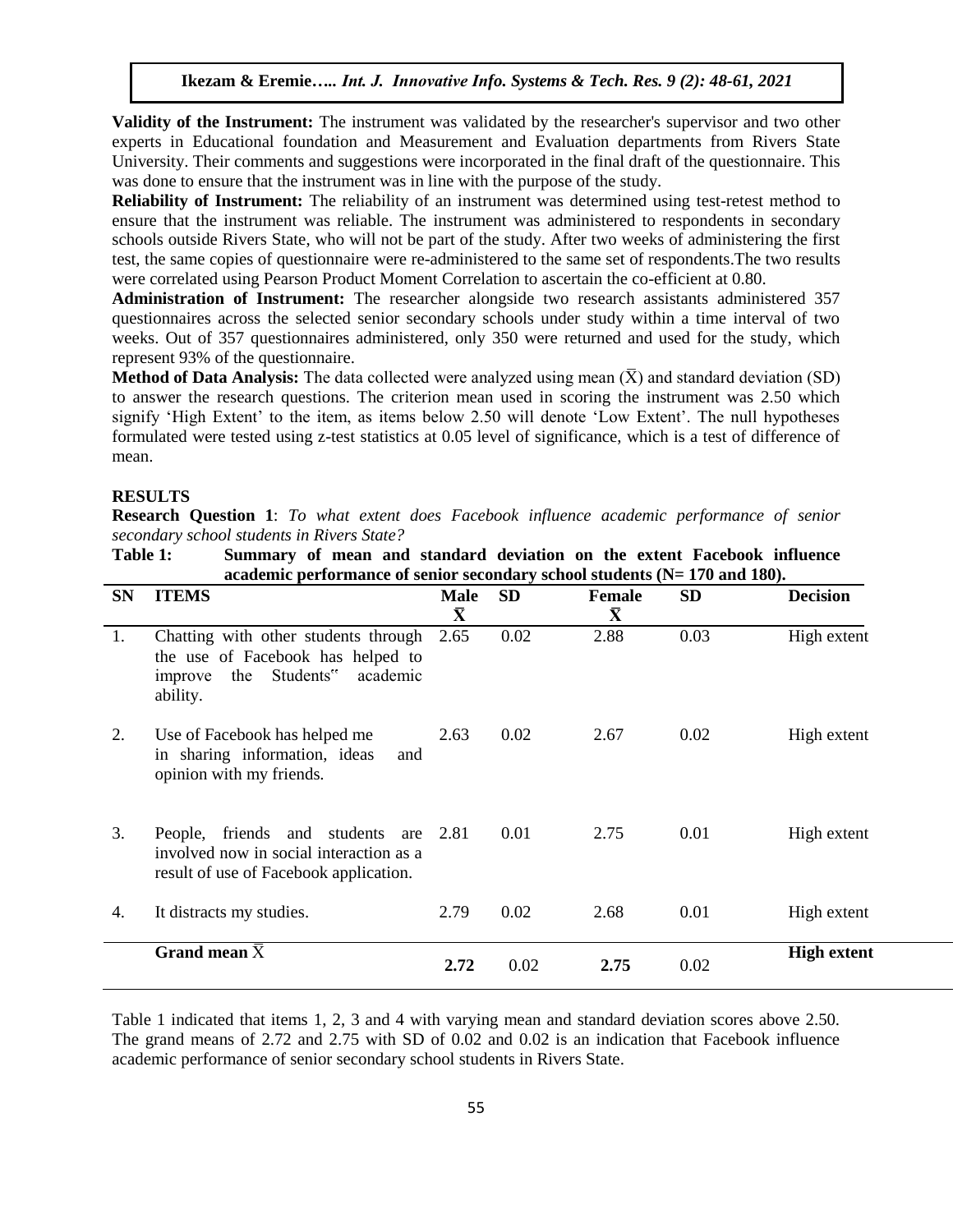**Research Question 2**: *To what extent does whatsApp influence academic performance of senior secondary school students in Rivers State?*

**Table 2: Summary of mean and standard deviation on the extent whatsApp influence academic performance of senior secondary school students (N= 170 and 180).**

| <b>SN</b> | <b>ITEMS</b>                                                                                                                            | <b>Male</b><br>$\bar{\textbf{X}}$ | <b>SD</b> | <b>Female</b><br>$\bar{\textbf{X}}$ | <b>SD</b> | <b>Decision</b>    |
|-----------|-----------------------------------------------------------------------------------------------------------------------------------------|-----------------------------------|-----------|-------------------------------------|-----------|--------------------|
| 5.        | Chatting with friends to share ideas, 2.69<br>information<br>opinions<br>and<br>have<br>improved the students" ability in the<br>class. |                                   | 0.01      | 2.96                                | 0.01      | High extent        |
| 6.        | WhatsApp helps me in my studies as 2.67<br>knowledge is being disseminated<br>between me and my course mates.                           |                                   | 0.02      | 2.85                                | 0.02      | High extent        |
| 7.        | I acquire lots of information on<br>WhatsApp pertaining my<br>academics.                                                                | 2.78                              | 0.02      | 2.88                                | 0.03      | High extent        |
| 8.        | It distracts my studies.                                                                                                                | 2.71                              | 0.02      | 2.80                                | 0.01      | High extent        |
|           | Grand mean $\bar{X}$                                                                                                                    | 2.71                              | 0.02      | 2.87                                | 0.02      | <b>High extent</b> |

Table 2 indicated that items 5, 6, 7 and 8 with varying mean and standard deviation scores above 2.50 as accepted. The grand means of 2.71 and 2.87 with SD of 0.02 and 0.02 is an indication that whatsApp influence academic performance of senior secondary school students in Rivers State.

**Research Question 3**: *To what extent does Youtube influence academic performance of senior secondary school students in Rivers State?*

**Table 3: Summary of mean and standard deviation on the extent Youtube influence academic performance of senior secondary school students (N= 170 and 180).**

| <b>SN</b> | <b>ITEMS</b>                                                                                                                    | <b>Male</b><br>$\bar{\textbf{X}}$ | <b>SD</b> | <b>Female</b><br>$\bf \bar X$ | <b>SD</b> | <b>Decision</b>    |
|-----------|---------------------------------------------------------------------------------------------------------------------------------|-----------------------------------|-----------|-------------------------------|-----------|--------------------|
| 9.        | Learning with other students through<br>the use of Youtube has helped to<br>Students"<br>academic<br>the<br>improve<br>ability. | 2.74                              | 0.01      | 2.90                          | 0.01      | High extent        |
| 10.       | I acquire lots of information on 2.68<br>Youtube pertaining my academics.                                                       |                                   | 0.02      | 2.65                          | 0.02      | High extent        |
| 11.       | Use of Facebook has helped me in 2.93<br>sharing information, ideas and opinion<br>with my friends.                             |                                   | 0.02      | 2.77                          | 0.01      | High extent        |
| 12.       | It distracts my studies.                                                                                                        | 2.87                              | 0.02      | 2.87                          | 0.03      | High extent        |
|           | Grand mean $\bar{X}$                                                                                                            | 2.81                              | 0.02      | 2.80                          | 0.02      | <b>High extent</b> |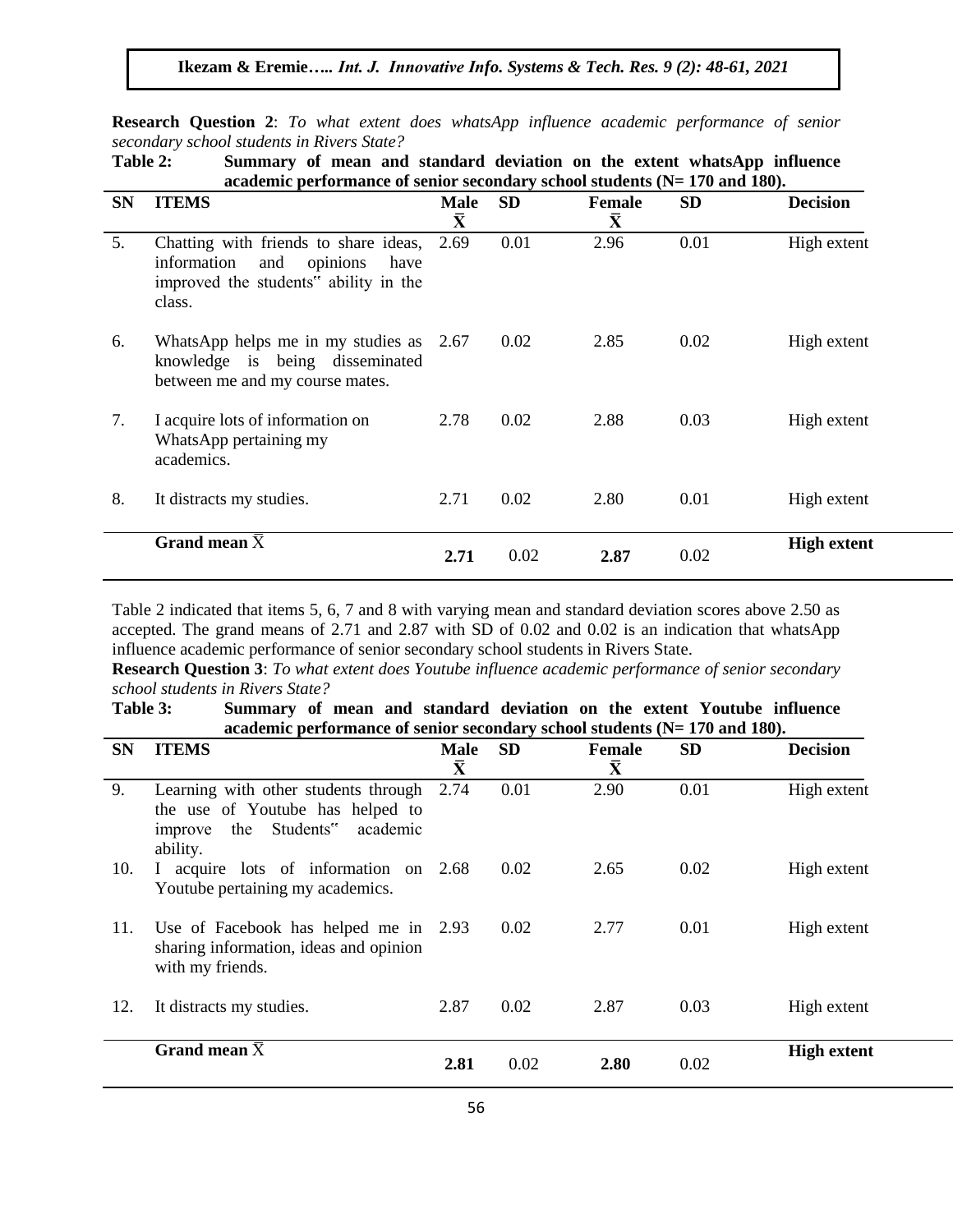Table 3 indicated that items 9, 10, 11 and 12 with varying mean and standard deviation scores above 2.50 as accepted. The grand means of 2.81 and 2.80 with SD of 0.02 and 0.02 is an indication that **Y**outube influence academic performance of senior secondary school students in Rivers State.

**Hypothesis 1:** There is no significant difference in the mean responses of male and female students on the extent facebook influences academic performance of senior secondary school students in Rivers State. **Table 4:** Test Analysis of Significant Difference between the Mean Responses of Male and Female students on the extent facebook influences academic performance of senior secondary school students in Rivers State.

| Gender      | No of<br><b>Teachers</b> | $\overline{\mathbf{x}}$ | Sd   | Df  | Z-cal | Z-crit | <b>Decision</b> |
|-------------|--------------------------|-------------------------|------|-----|-------|--------|-----------------|
| <b>Male</b> | 170                      | 2.72                    | 0.02 | 350 | 0.031 | ±1.96  | Not<br>rejected |
| Female      | 180                      | 2.75                    | 0.02 |     |       |        |                 |

Data in table 4 indicated the mean scores for both male and female students as 2.72 and 2.75. The table further revealed that the z-cal  $(0.031)$  is less than the z-crit  $(\pm 1.96)$  at 0.05 level of significance and degree of freedom (350), hence the acceptance of the null hypothesis, indicating that there was no significant difference on the extent facebook influences academic performance of senior secondary school students in Rivers State.

**Hypothesis 2:** There is no significant difference in the mean responses of male and female students on the extent WhatsApp influences academic performance of senior secondary school students in Rivers State.

**Table 5:** Test Analysis of Significant Difference between the Mean Responses of Male and Female students on the extent WhatsApp influences academic performance of senior secondary school students in Rivers State.

| Gender        | No of<br><b>Teachers</b> | $\overline{\mathbf{x}}$ | Sd   | Df  | Z-cal | Z-crit | <b>Decision</b> |
|---------------|--------------------------|-------------------------|------|-----|-------|--------|-----------------|
| <b>Male</b>   | 170                      | 2.71                    | 0.02 | 350 | 0.029 | ±1.96  | Not<br>rejected |
| <b>Female</b> | 180                      | 2.87                    | 0.02 |     |       |        |                 |

Data in table 5 indicated the mean scores for both male and female students as 2.71 and 2.87. The table further revealed that the z-cal  $(0.029)$  is less than the z-crit  $(\pm 1.96)$  at 0.05 level of significance and degree of freedom (350), hence the acceptance of the null hypothesis, indicating that there was no significant difference on the extent WhatsApp influences academic performance of senior secondary school students in Rivers State.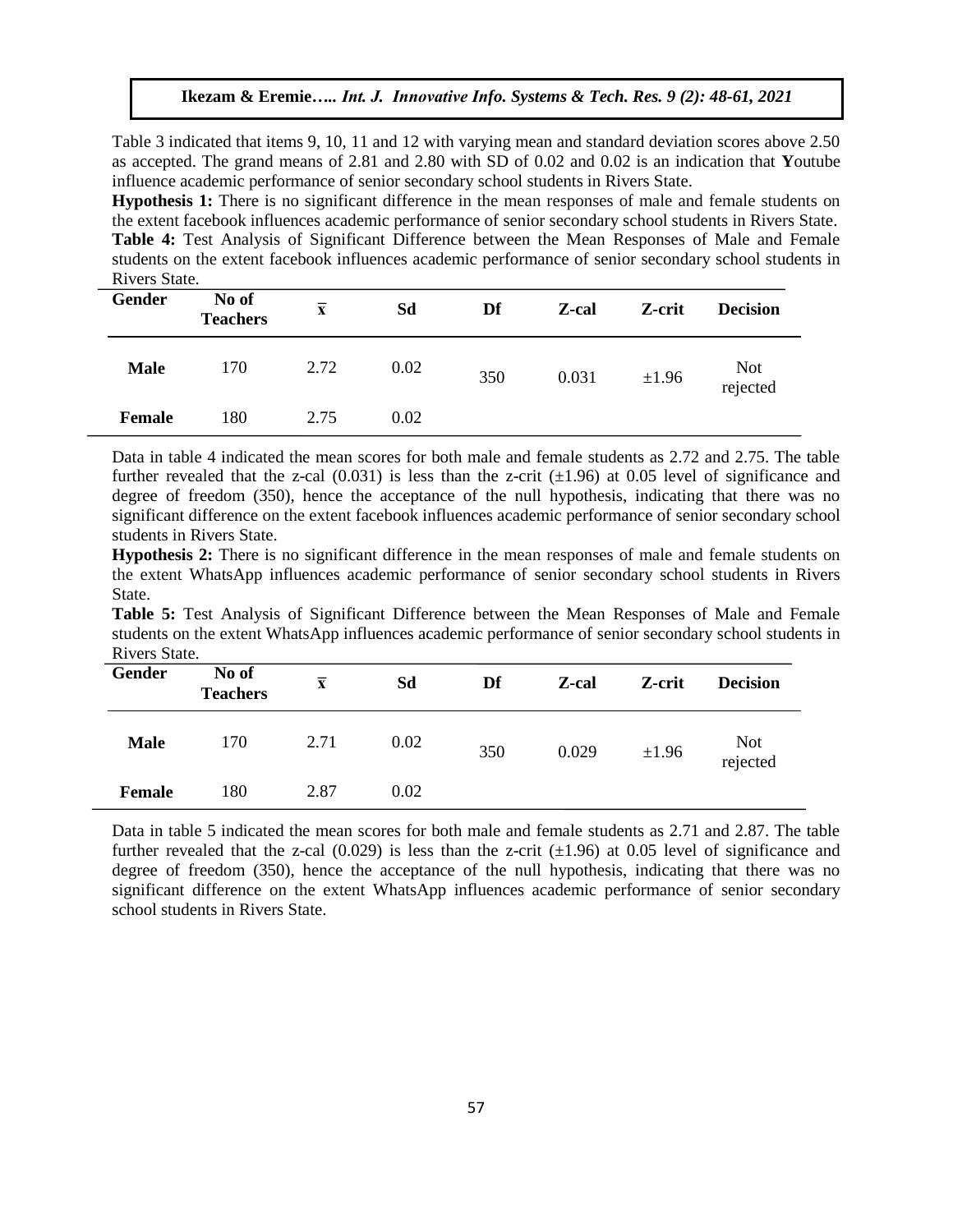**Hypothesis 3:** There is no significant difference in the mean responses of male and female students on the extent Youtube influences academic performance of senior secondary school students in Rivers State. **Table 6:** Test Analysis of Significant Difference between the Mean Responses of Male and Female students on the extent Youtube influences academic performance of senior secondary school students in Rivers State.

| Gender        | No of<br><b>Teachers</b> | $\overline{\mathbf{x}}$ | Sd   | Df  | Z-cal | Z-crit | <b>Decision</b>        |
|---------------|--------------------------|-------------------------|------|-----|-------|--------|------------------------|
| <b>Male</b>   | 170                      | 2.81                    | 0.02 | 350 | 0.033 | ±1.96  | <b>Not</b><br>rejected |
| <b>Female</b> | 180                      | 2.80                    | 0.02 |     |       |        |                        |

Data in table 6 indicated the mean scores for both male and female students as 2.81 and 2.80. The table further revealed that the z-cal  $(0.033)$  is less than the z-crit  $(\pm 1.96)$  at 0.05 level of significance and degree of freedom (350), hence the acceptance of the null hypothesis, indicating that there was no significant difference on the extent Youtube influences academic performance of senior secondary school students in Rivers State.

## **DISCUSSION OF FINDINGS**

The finding of study indicates that a difference exists between male and female students" usage of Facebook, WhatsApp and Youtube. Female students tend to use these social networks to foster social connections more while the males would likely use social networks for non-academic purposes, counseling also enables students to use these sites beneficially as it unveils their reality to them. This is in line with the findings of (Lin & Subrahmanyam, 2007) which noted Studies have shown that boys have been online more than girls in previous decades because of earlier forms of technology such as video or computer games. The study also reveals the extent to which Facebook influence academic performance of students in Rivers State. The result shows that it enables students to participate in academic forums disseminate and acquire knowledge pertaining their studies while it could also be distracting to some students. Students use Facebook in various ways to accomplish a wide range of social responsibilities and just for fun too. The study also reveals the extent to which WhatsApp influence academic performance of students in Rivers State. It enables their effective participation in academic forums, students also acquire knowledge which helps to boost their grades some other students see it as a distraction. Youtube influence academic performance of students in Rivers State. The result shows that it enables students to participate in academic forums disseminate and acquire knowledge pertaining their studies while it could also be distracting to some students. Students use Youtube in various ways to accomplish a wide range of social responsibilities. Yebaoh & Ewur (2014) also posits that the use of Facebook, WhatsApp and Youtube increases the provisions and access to learning materials, anywhere, anytime and in various formats, and also has the potential to enhance students" cap abilities.

Further analysis on the testing of the hypotheses showed that the use of Facebook can influence academic performance of students in Rivers State, the use of WhatsApp can influence students" academic performance and Youtube can influence students" academic performance also that there is a significant difference between male and female students" usage of Facebook, WhatsApp and Youtube.

## **CONCLUSION**

The result from the findings of this study showed that, though Social media have negative effects on student such as; distracting them from their academic work, they also have benefits and can be used appropriately. For instance, students can form online communities in order to plan for a project, have group discussions about class material, or use the Social networking sites(SNS) as a way to keep in contact when a student who has been absent needs to be updated on current academic information.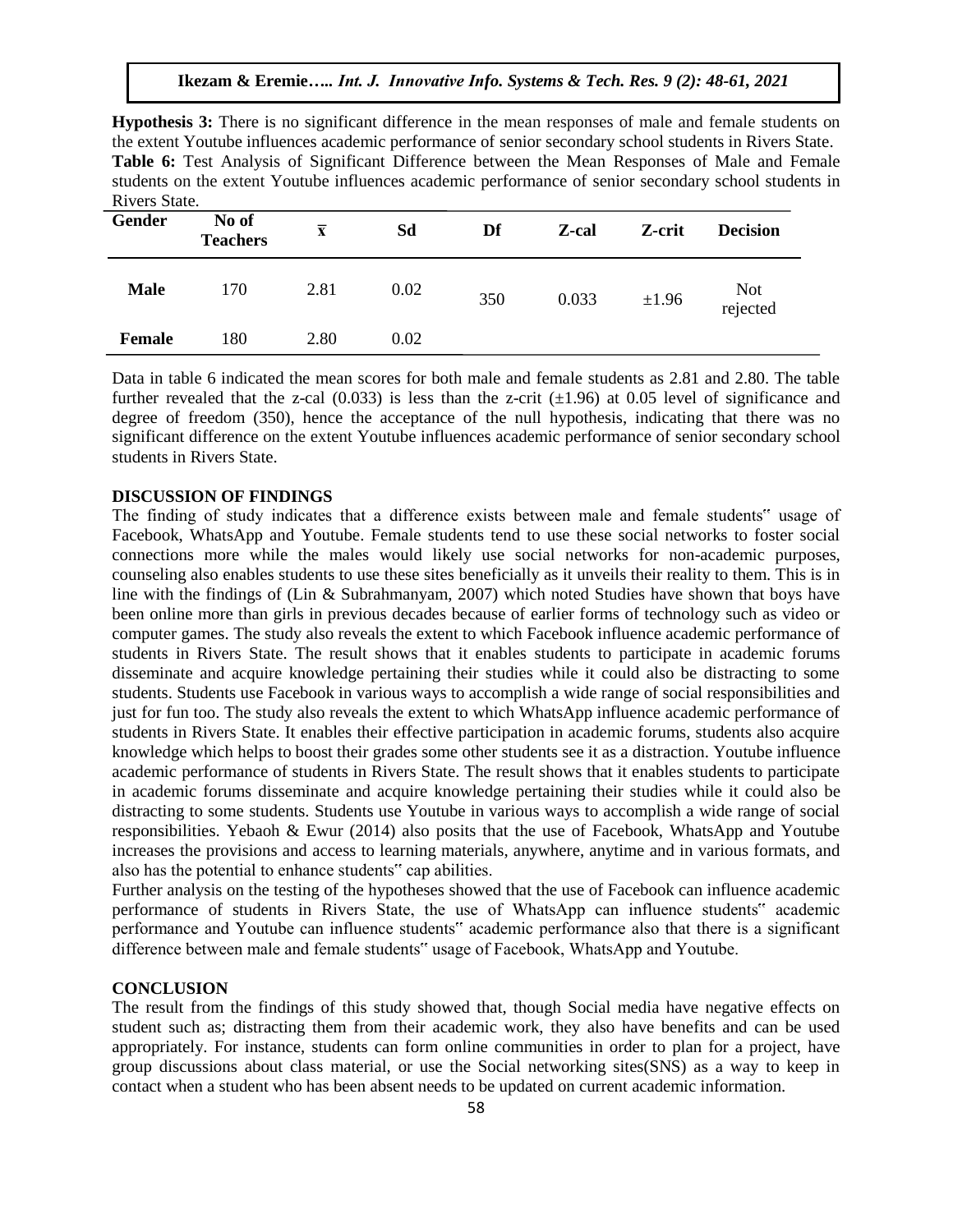### **RECOMMENDATIONS**

In the light of the findings of this study, the following recommendations are made:

- 1. School counselors should be able to educate students on the negative and positive influence of Social media on their academic performance.
- 2. Through counseling intervention programs Students should be able to understand themselves better and how to manage their study time and prevent distractions from social media.
- 3. Social Networking Sites should be expanded and new pages created to enhance academic activities and avoid setbacks in the students 'academic performance.

# **REFERENCES**

- Abbate J. (2017). What and where is the internet? Re(defining) internet histories. *Internet history, 1(1-2), 8-14.*
- Abu-Shanab, E. (2015). The influence of social networks on high school students' performance. *International Journal of Web-Based Learning and Teaching Technologies, 10(2), 49-59.*
- Ali, S., Haider, Z., Munir, F., Khan, H., & Ahmed, A. (2013). Factors contributing to student's academic performance: A case study of Islamia University Sub campus. *American Journal of Educational Research, 1(8), 283-289.*
- Al-rahmi, W. M., Othman, M. S., Yusof, L. M. & Musa, M. A. (2015). Using social media as a tool for improving academic performance through collaborative learning in malaysian higher education. *Review of European Studies, 7(3), 265-275*
- Amasuomo, J.O.M. (2014). Academic performance of students admitted with different entry certificates to the Nigerian Certificate In Education Programme at the Federal College of Education (TECHNICAL), Omoku. *Journal of Technology and Science Education (JOTSE), 4(1), 39-47.*
- Asemah, E.S. & Edegoh, L.O.N. (2012). Social media and insecurity in Nigeria: a critical appraisal. Being a paper presented at the  $15<sup>th</sup>$  National Conference of African Council for Communication Education, which took place at the conference Hall of Federal University of Technology, Minna:Nigeria.
- Ballotpedia (2020). *Academic performance*. https://ballotpedia.org/Academic\_performance
- Bozoglan, B. (2017). *Psychological, social, and cultural aspects of internet addiction*. *IGI* Global: Hershey, PA, USA.
- Cox, D. & McLeod, S. (2014). Social media strategies for school principals. *NASSP Bull*., 2 (98), 5–25.
- Dahlstrom, E., & Bichsel, J. (2014). *ECAR study of undergraduate students and information technology (Research Report).* Louisville, CO: Educause Center for Analysis and Research.
- Desmond, G. (2019). *Six ways to use social media in education.* Retrieved from https://learninginnovation.duke.edu/blog/six-ways-to-use-social-media-in-education/
- Durak, G. (2017). Using social learning networks (SLNs) in higher education: Edmodo through the lenses of academics. *International Review of Research in Open and Distributed Learning, 18(1). <http://www.irrodl.org/index.php/irrodl/article/view/2623/4037>*
- Farooq, M.S., Chaudry, A.H., Shafiq, M., & Berhanu, G. (2011). Factors affecting students' quality of academic performance: A case of secondary level. *Journal of Quality and Technology management, 7(2), 01-14*
- Fox, A., & Bird, T. (2017). The challenge to professionals of using social media: Teachers in England negotiating personal-professional identities. *Education and Information Technologies, 22(2), 647-675.*
- GreGory, P.; GreGory, K.; Eddy, E. (2014). The instructional network: Using facebook to enhance undergraduate mathematics instruction.. *Journal of Comput. Math. Sci. Teach. 2014, 33, 5–26.*
- Hoffmann, C.; Bublitz, W. (2017). *Pragmatics of social media.* Berlin, Germany: De Gruyter
- Ibtehal, M. A. & Fawzi, F. I. (2013). The impact of whatsapp on interaction in an arabic language teaching course. *International Journal of Arts & Sciences, 6(3):165–180*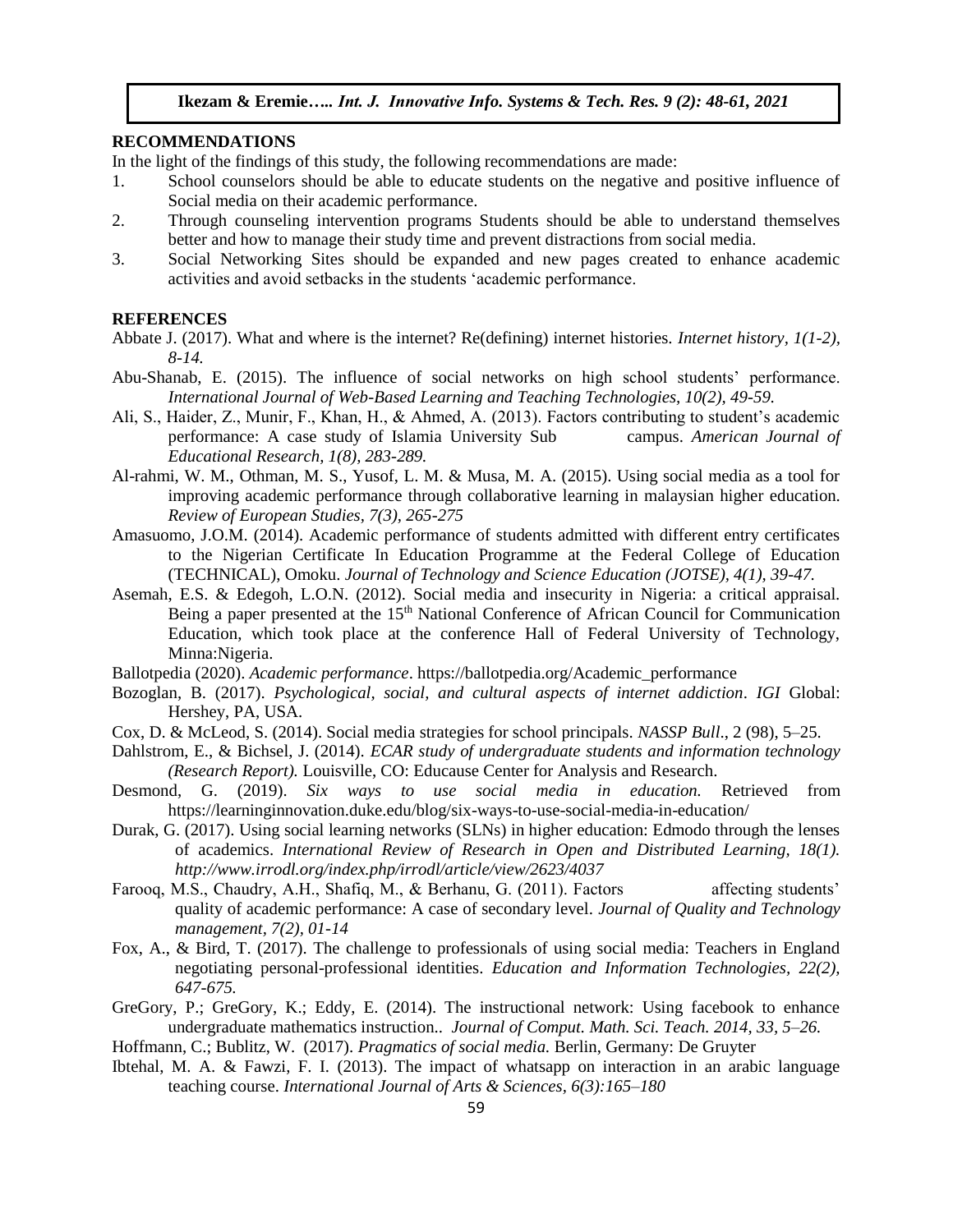- Jafarkarimi H, Sim A T, Saadatdoost R, & Hee J M. (2016). Facebook addiction among Malaysian students. *International Journal of Information and Education Technology, 6(6), 82-90*
- Johnson, L., Becker, S., Estrada, V., & Freeman, A. (2014). *New media skyline report consortium: 2014 higher education edition.* Austin, TX: The New Media Consortium.
- Joseph, O. O. (2017). *Influence of facebooking and social media use on academic performance among Nigerian Undergraduate Social Sciences Students*. Masters of Arts Thesis on Sociology, University of South Africa. <https://pdfs.semanticscholar.org/7797/71bf7f9b448bcab25e49467daa2ba76b7050.pdf>
- Joseph, Q., Dwamena, Y., Kwabla, F. J. & Kanyir, K. C. (2016). Students' engagement in social media and its mainstay for teaching and learning. *Journal of Educ. Res,* 9 (4), 961–969.
- Junco R. (2011). The need for social media policies. *Educause Review Online. http://www.educause.edu/ero/article/need-student-social-media- policies*
- Junco, R., Heiberger, G. & Loken, E. (2011). The effect of Twitter on college student engagement and grades. *Journal of Comput. Assist. Learn*., 4 (27), 119–132.
- Karal, H., & Kokoc, M. (2013). Social networking site usage among university students: Differences of educational level. *Croatian Journal of Education, 15(3), 629-654.*
- Karpinski, A. C., Kirschner, P. A., Ozer, I., Mellott, J. A., & Ochwo, P. (2013) An exploration of social networking site use, multitasking, and academic performance among United States and European university students. *Computers in Human Behavior, 29, 1182-1192*
- Kirkup, G. (2010). Academic blogging: Academic practice and academic identity. *London Review of Education, 8(1), 75-84.*
- Krasilnikov, A., & Smirnova, A. (2017). Online social adaptation of first-year students and their academic performance. *Computers & Education, 113, 327-338*
- Lambic, D. (2016). Correlation between facebook use for educational purposes and academic performance of students. *Comput. Hum. Behav*., 10 (61), 313–320.
- Lau, W. W .F. (2017). Effects of social media usage and social media multitasking on the academic performance of university students. *Comput. Hum. Behav*., 8 (68), 286–291.
- Liburd, J. J. & Christensen, I. M. F. (2013). Using web 2.0 in higher tourism education. *Journal of Hosp. Leis. Sports Tour. Educ*., 5 (12), 99–108.
- Malita, L. (2011). Social media time management tools and tips. *Procedia Comput. Sci*.,5 (3), 747–753
- *Naheed A. & Tasawar J. (2014).* Impact of social networking on employee performance. *Journal of business Management and Strategy*, 5(2), 67-81
- National Assessment of Educational Progress (2014). *Mapping state proficiency standards onto the NAEP* scales.

[https://web.archive.org/web/20190830133204/https://web.archive.org/web/20190505015945/htt](https://web.archive.org/web/20190830133204/https:/web.archive.org/web/20190505015945/https:/nces.ed.gov/nationsreportcard/pdf/studies/2011458.pdf) [ps://nces.ed.gov/nationsreportcard/pdf/studies/2011458.pdf](https://web.archive.org/web/20190830133204/https:/web.archive.org/web/20190505015945/https:/nces.ed.gov/nationsreportcard/pdf/studies/2011458.pdf)

- Osharive, P. (2015). *Social media and academic performance of students in University of Lagos*. Research project submitted to the Department of Educational Administration, Faculty of Education, Christophersity Christophersity of Lagos. file:///C:/Users/USER/Downloads/SOCIALMEDIAANDACADEMICPERFORMANCE.pdf
- Oye, N. D., Adam, M. H.; Zairah, A. R. N. (2012). Model of perceived influence of academic performance using social networking. *International Journal of Comput. Technol*., 2, 24-29.
- Paul, J. A., Baker, H. M., & Cochran, J. D. (2012). Effect of online social networking on student academic performance. *Computers in Human Behavior, 28, 2117-2127. doi: 10.1016/j.chb.2012.06.016*
- Philip Merrill College of Journalism (2010). *Merrill study: College students unable to disconnect*. <https://merrill.umd.edu/2010/04/merrill-study-college-students-unable-to-disconnect/>
- Ravizza, S. M., Hambrick, D. Z. & Fenn, K. M. (2014). Non-academic internet use in the classroom is negatively related to classroom learning regardless of intellectual ability. *Comput. Educ*., 3 (78), 109–114.